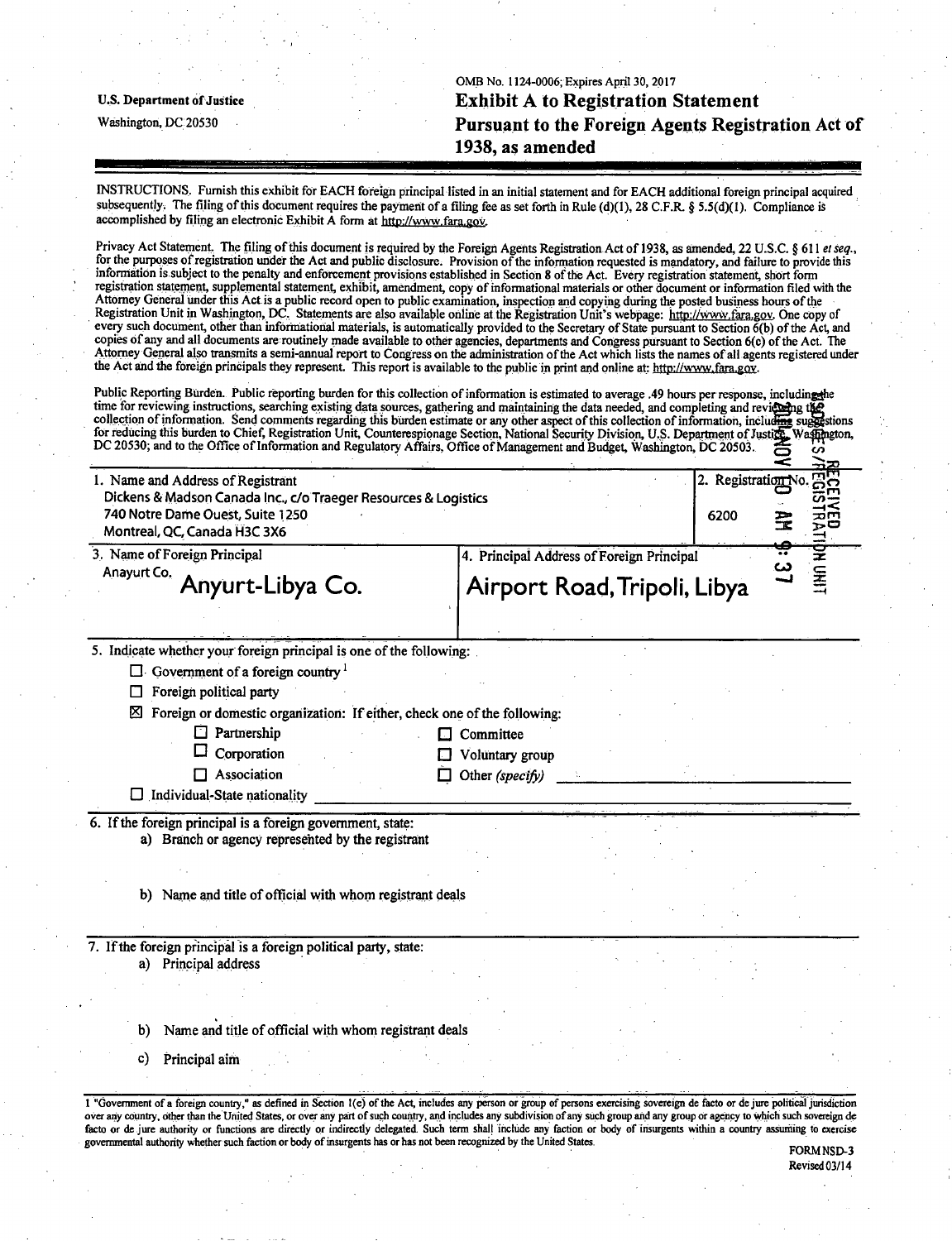8. If the foreign principal is not a foreign government or a foreign political party:

| a) State the nature of the business or activity of this foreign principal.                                         |
|--------------------------------------------------------------------------------------------------------------------|
| Anayurt Co.'s relevant activity is to support a stable social and political environment for building an inclusive, |
| independent national government for a prosperous sovereign and unitary Libya.                                      |

b) Is this foreign principal:

| Supervised by a foreign government, foreign political party, or other foreign principal         | Yes $\boxtimes$ No $\Box$    |
|-------------------------------------------------------------------------------------------------|------------------------------|
| Owned by a foreign government, foreign political party, or other foreign principal              | Yes $\boxtimes$ No $\square$ |
| Directed by a foreign government, foreign political party, or other foreign principal           | Yes $\boxtimes$ No $\Box$    |
| Controlled by a foreign government, foreign political party, or other foreign principal         | Yes $\boxtimes$ No $\Box$    |
| Financed by a foreign government, foreign political party, or other foreign principal           | Yes $\Box$ No $\boxtimes$    |
| Subsidized in part by a foreign government, foreign political party, or other foreign principal | $Yes \Box No \boxtimes$      |

*9. Explain fully all items answered "Yes" in Item 8(b). (If additional space is needed, a full insert page must be used)* 

**Anyurt-Libya Company is, to registrant's best understanding, supervised by Libya's GNC government inTripoli.The ownership of Anyurt-Libya Company is unknown**  to the registrant. The names of those affiliated with Anyurt-Libya Company and **known to Registrant can be provided by supplementation upon request, but disclosure of their identities in a public filing may place them at physical risk.** 

10. If the foreign principal is an organization and is hot owned or controlled by a foreign government, foreign political party or other foreign principal, state who owns and controls it.

## **Ownership of Anyurt-Libya Company is unknown to the registrant.**

## **EXECUTION**

In accordance with 28 U.S.C. § 1746, the undersigned swears or affirms under penalty of perjury that he/she has read the information set forth in this Exhibit A to the registration statement and that he/she is familiar with the contents thereof and that such contents are in their entirety true and accurate to the best of his/her knowledge and belief.

| Date of Exhibit A Name and Title |                                         | Signature         |
|----------------------------------|-----------------------------------------|-------------------|
| November 7, 2014.                | Ari Ben-Menashe, President and Director | l Ari Ben-Menashe |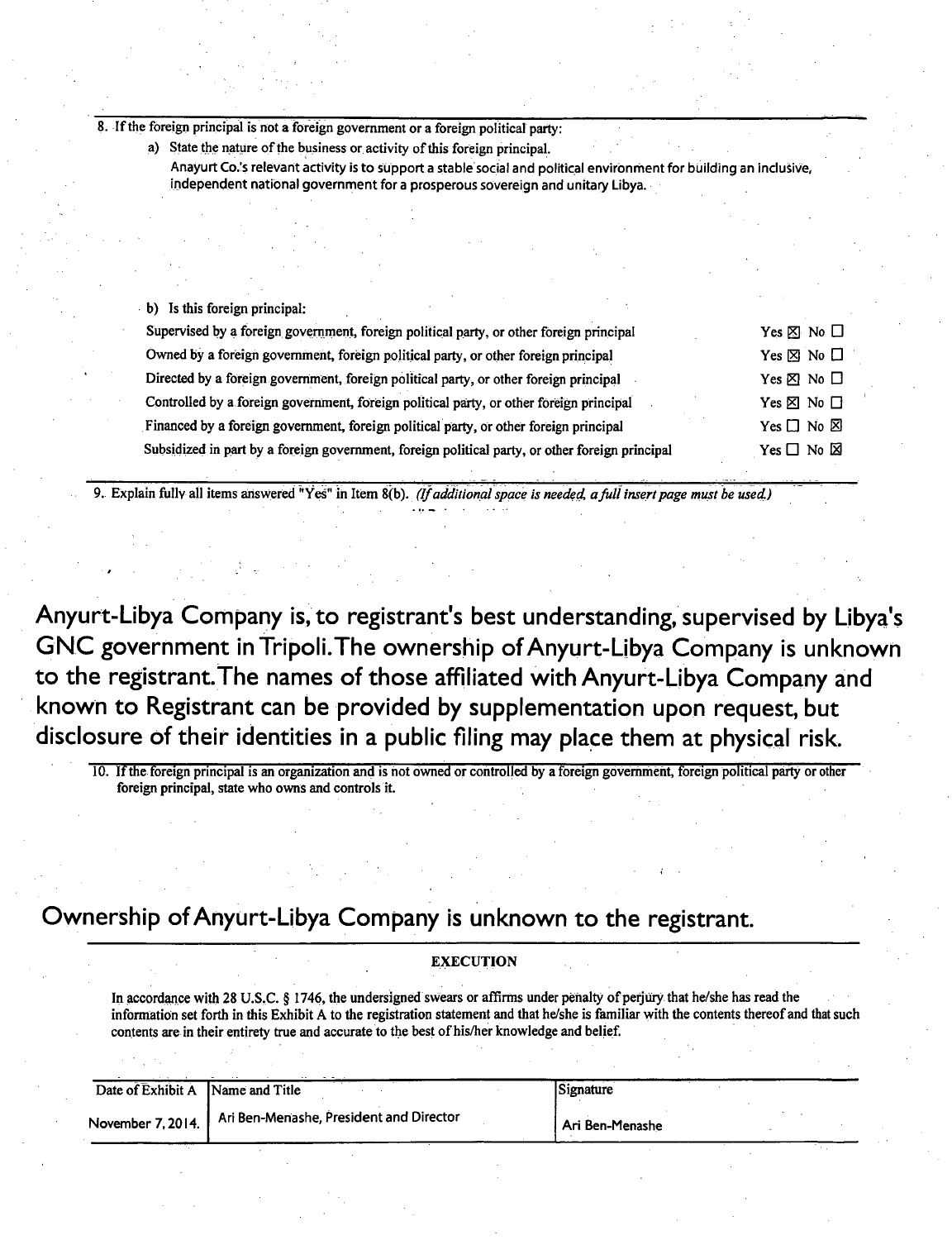OMB No. 1124-0004; Expires April 30, 2017 **u.s. Department of justice Exhibit B to Registration Statement Washington, DC 20530 Pursuant to the Foreign Agents Registration Act of 1938, as amended** 

 $\blacksquare$ 

**WILBAN** 

**- J 3?** 

INSTRUCTIONS. A registrant must furnish as an Exhibit B copies of each written agreement and the terms and.conditions of each oral agreernent with his foreign principal, including all modifications of such agreements, or, where no contract exists, a full statement of all the circumstances by reason of which the registrant is acting as an agent ofa foreign principal. Compliance is accomplished by filing an electronic Exhibit B form at http://www.fara.gov.

Privacy Act Statement. The filing of this document is required for the Foreign Agents Registration Act of 1938, as amended, 22 U.S.C. § 611 et seq., for the purposes of registration under the Act and public disclosure. Provision of the information requested is mandatory, and failure to provide me information is subject to the penalty and enforcement provisions established in Section 8 of the Act. Every registration statement, short form registration statement, supplemental statement, exhibit, amendment, copy of informational materials of other document or information filed with the Attorney General under this Act is a public record open to public examination, inspection and copying during me posted business hours ofthe Registration Unit in Washington, DC. Statements are also available online at the Registration Unit's webpage: http://www.fara.gov. One copy of every such document, other than informational materials, is automatically provided to the Secretary of State pursuant to Section 6(b) of the Act, and copies of any and all documents are routinely made available to other agencies, departments and Congress pursuant to Section 6(c) ofthe Act, The Attorney General also transmits a semi-annual report to Congress on the administration of the Act which lists the names of all agents registered ander the Act and the foreign principals they represent. This report is available to the public in print and online at: http://www.fara.gov.

Public Reporting Burden. Public reporting burden for this collection of information is estimated to average .33 hours per response, inchiding the time for reviewing instructions, searching existing data sources, gathering and maintaining the data needed, and completing and reviews in  $\mathcal{C}$ collection of information. Send comments regarding this burden estimate or any other aspect of this collection of information, including Reggestions for reducing this burden to Chief, Registration Unit, Counterespionage Section, National Security Division, U.S. Department of Justice, Washing DC 20530; and to the Office of Information and Regulatory Affairs, Office of Management and Budget, Washington, DC 20503.

| 1. Name of Registrant |  |
|-----------------------|--|
|                       |  |

Dickens & Madson Canada Inc.

 $\frac{1}{2}$  Beginning No.  $2.$  Registration.  $\mathbb{R}^2$  . The contract of  $\mathbb{R}^2$  is the contract of  $\mathbb{R}^2$  is the contract of  $\mathbb{R}^2$  $\mathbb{Z}$   $\mathbb{Z}$   $\mathbb{Z}$   $\mathbb{Z}$   $\mathbb{Z}$   $\mathbb{Z}$   $\mathbb{Z}$   $\mathbb{Z}$   $\mathbb{Z}$   $\mathbb{Z}$   $\mathbb{Z}$   $\mathbb{Z}$   $\mathbb{Z}$   $\mathbb{Z}$   $\mathbb{Z}$   $\mathbb{Z}$   $\mathbb{Z}$   $\mathbb{Z}$   $\mathbb{Z}$   $\mathbb{Z}$   $\mathbb{Z}$   $\mathbb{Z}$   $\mathbb{Z}$   $\mathbb{Z}$   $\mathbb{$ 

3. Name of Foreign Principal

**Anyurt-Libya Co.** 

Check Appropriate Box:

- 4.  $\boxtimes$  The agreement between the registrant and the above-named foreign principal is a formal written contract. If this box is checked, attach a copy of the contract to this exhibit.
- 5.  $\Box$  There is no formal written contract between the registrant and the foreign principal. The agreement with the above-named foreign principal has resulted from an exchange of correspondence. If this box is checked, attach a copy of all pertinent correspondence, including a copy of any initial proposal which has been adopted by reference in such correspondence.
- 6.  $\Box$  The agreement or understanding between the registrant and the foreign principal is the result of neither a formal written contract nor an exchange of correspondence between the parties. If this box is checked, give a complete description below of the terms and conditions of the oral agreement or understanding, its duration, the fees and expenses, if any, to be received

7. Describe fully the nature and method of performance ofthe above indicated agreement or understanding.

See attached Consultancy Agreement.

FORM MSD-4 Revised 03/14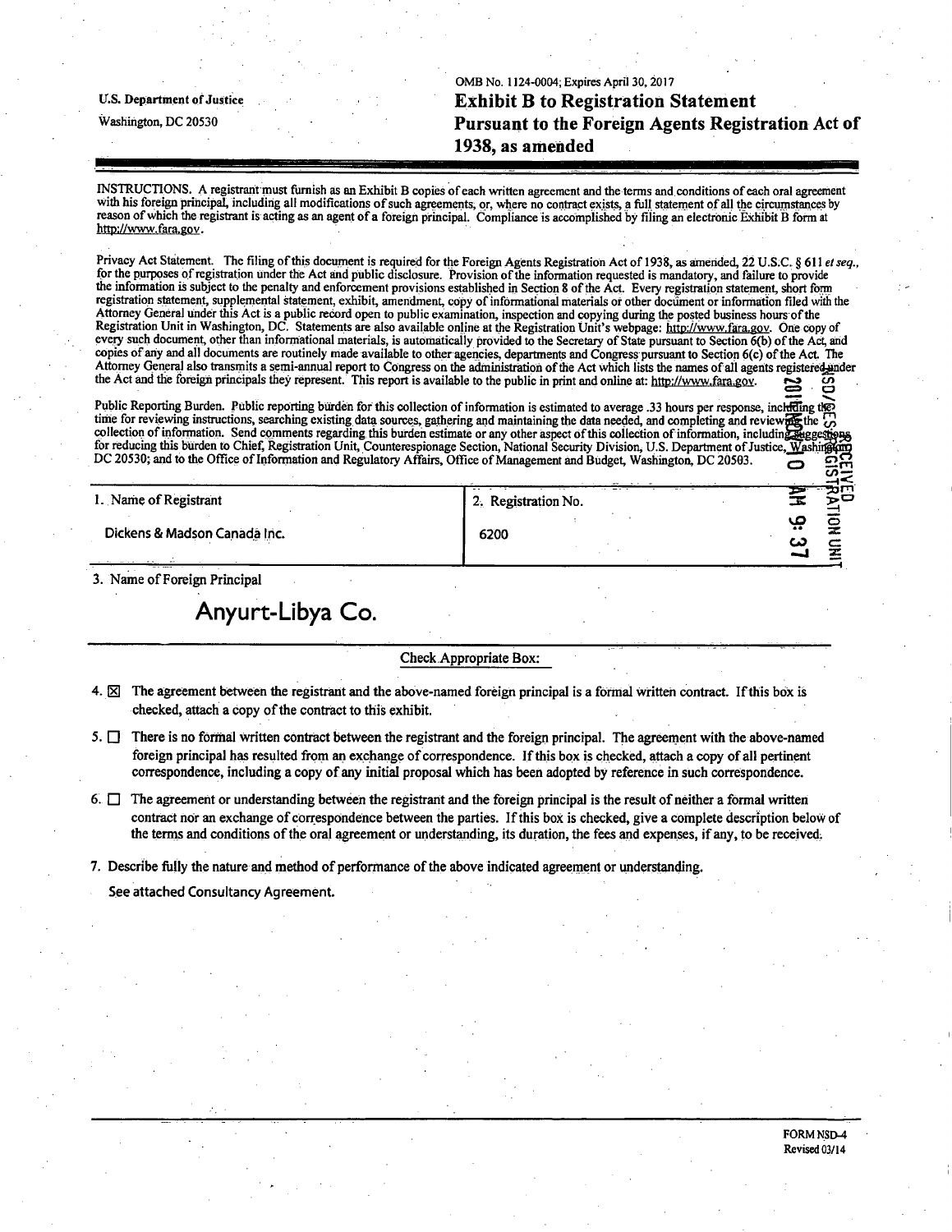8. Describe fully the activities the registrant engages in or proposes to engage in on behalf of the above foreign principal.

Within the United States:

Lobbying the executive and/or legislative branches of the government of the United States with respect to the governance and government of Libya.

Providing media and public relations services regarding the foreign principal's goals, capacities and values with respect to the governance

of Libya. Registrant will also provide lobbying services in other countries.

9. Will the activities on behalf of the above foreign principal include political activities as defined in Section 1(o) of the Act and in the footnote below? Yes  $\boxtimes$ the footnote below? Yes  $\mathbb{R}$ 

Ifyes, describe all such political activities indicating, among other things, the relations, interests or policies to be influenced together with the means to be employed to achieve this purpose.

Registrant will attempt to influence U.S. policy toward governance in Libya including support for a Libyan government growing out of the GNC in Libya. Registrant may have direct communications with U.S. policy makers or opinion leaders with respect to North Africa.

Registrant will specifically attempt to address with policy makers the way forward in Libya in light of the Libya Supreme Court ruling that the House of Representatives sitting in Tobruk is unconstitutional.

## **EXECUTION**

In accordance with 28 U.S.C. § 1746, the undersigned swears or affirms under penalty of perjury that he/she has read the information set forth in this Exhibit B to the registration statement and that he/she is familiar with the contents thereof and that such contents are in their entirety true arid accurate to the best of his/her knowledge and belief.

| Date of Exhibit B | Name and Title                          | Signature               |
|-------------------|-----------------------------------------|-------------------------|
| November 7, 2014. | Ari Ben-Menashe, President and Director | <b>IAri Ben-Menashe</b> |

Footnote: "Political activity," as defined in Section 1(o) of the Act, means any activity which the person engaging in believes will, or that the person intends to, in any way influence any agency or official of the Govern party.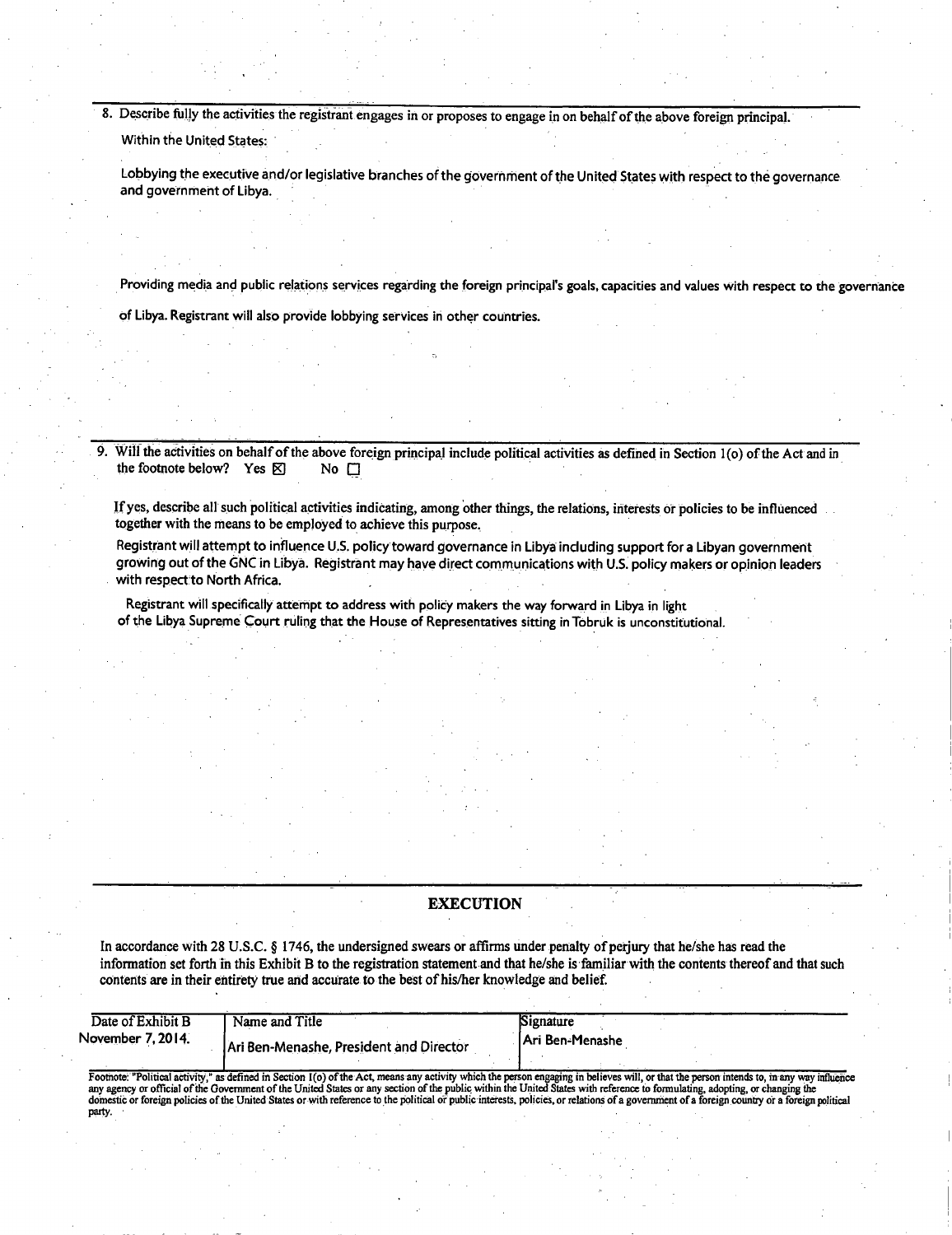**Dickens £ Madson (Canada), Inc. 740 Notre Dame West Montreal, Quebec, Canada R3C 3X6** 

*1* October 2014

## **CONSULTANCY AGREEMENT**

You hereby retain us, and we hereby agree, as more fully set forth below, to lobby the executive and/or legislative branches of the Governments of the Russian Federation, the United States.Of America and any other government or corporation or political movement within or outside of Libya as we may agree upon, on yout. behalf, and also to provide other services, all to assist the devising and execution of policies to attain your goals, as more fully described below, and subject to the terms and conditions  $s \oplus s$ forth below:  $\overline{\phantom{a}}$   $\overline{\phantom{a}}$   $\overline{\phantom{a}}$   $\overline{\phantom{a}}$   $\overline{\phantom{a}}$   $\overline{\phantom{a}}$   $\overline{\phantom{a}}$   $\overline{\phantom{a}}$   $\overline{\phantom{a}}$   $\overline{\phantom{a}}$   $\overline{\phantom{a}}$   $\overline{\phantom{a}}$   $\overline{\phantom{a}}$   $\overline{\phantom{a}}$   $\overline{\phantom{a}}$   $\overline{\phantom{a}}$   $\overline{\phantom{a}}$   $\overline{\phantom{a}}$   $\overline{\$ 

1. Our lobbying services shall consist of aid and financing from the Russian Federation and other countries. We shall maintain such contacts with the executive and/or the legislative branches of the aforesaid government or governments in order to facilitate, your objectives. We shall urge the institution and/or maintenance of legislative and/or executive policies favorable to your objectives, and urge the elimination or prevention of such policies unfavorable to your goals and objectives.

These services are provided for the purpose of assisting you to establish a stable social and political environment for building an inclusive, independent national government for a prosperous sovereign and unitary Libya.

2. The services noted above shall be conducted by us if and only to the extent they are mutually agreed upon, and only to the extent allowed by law, and in particular, but without limitation, only to the extent that all activities conducted by us can be, and are, in compliance with any and all laws and regulations relating to lobbying for, representing and providing services to, a foreign entity, including registration and disclosure.

3. The other services cited by us above shall, to the extent mutually agreed upon, include media and public relations to promote the legitimacy of your goals and objectives.

ant seal un avag

Page 1 of 3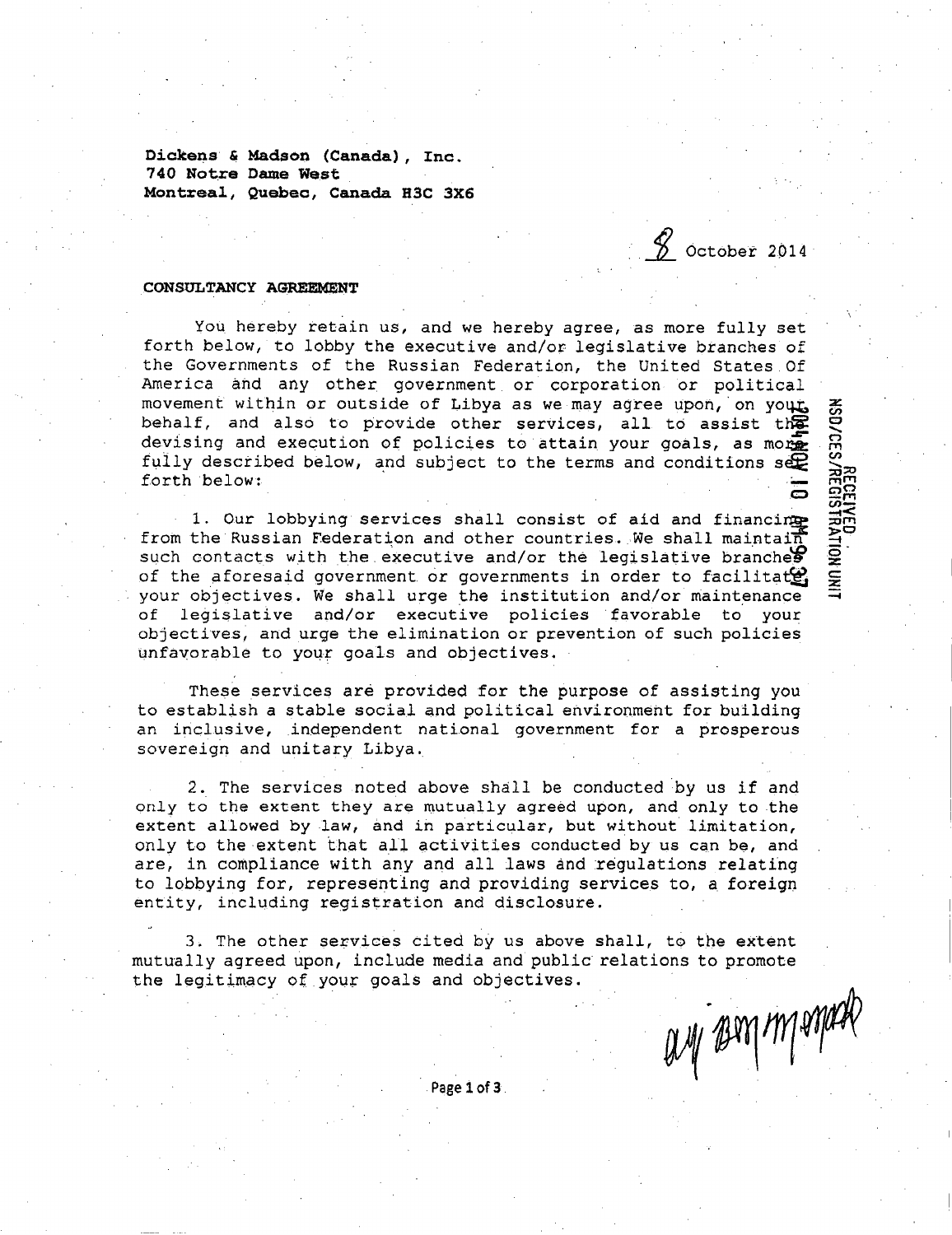4. Our fee for the services described above shall be US \$2,000,000.00 payable upon the signature of this agreement by both parties, by wire transfer to the following account:



5. Any normal out-of-pocket disbursements shall be our responsibility; and the payment of any unusual out-of-pocket disbursements shall be as mutually agreed upon.

6. We will keep you fully advised of all our efforts on your behalf.

7. We shall develop a series of quidelines within which we shall have the discretion to act on your behalf, subject always to your specific instructions.

8. We shall exert reasonable efforts to secure favorable legislative and/or executive policies and services, including, without limitation, the specific items noted in paragraphs 1 and 3 above. You are aware, however, and understand, that it is not possible or lawful in these fields to quarantee any particular results. In order to enable us to serve your interests effectively, considering the foregoing, you agree to cooperate with us fully and to furnish us with necessary information as promptly as possible.

9. The term of this agreement shall be for one  $(1)$  year, renewable upon mutual agreement.

10. This letter of agreement sets forth our entire understanding.

11. This agreement shall at all times be governed by the laws of Canada and more specifically the laws of the Province of Quebec. Any dispute shall be resolved before The London Court of International Arbitration (LCIA) in the United Kingdom.

ay Bonimenak

Page 2 of 3